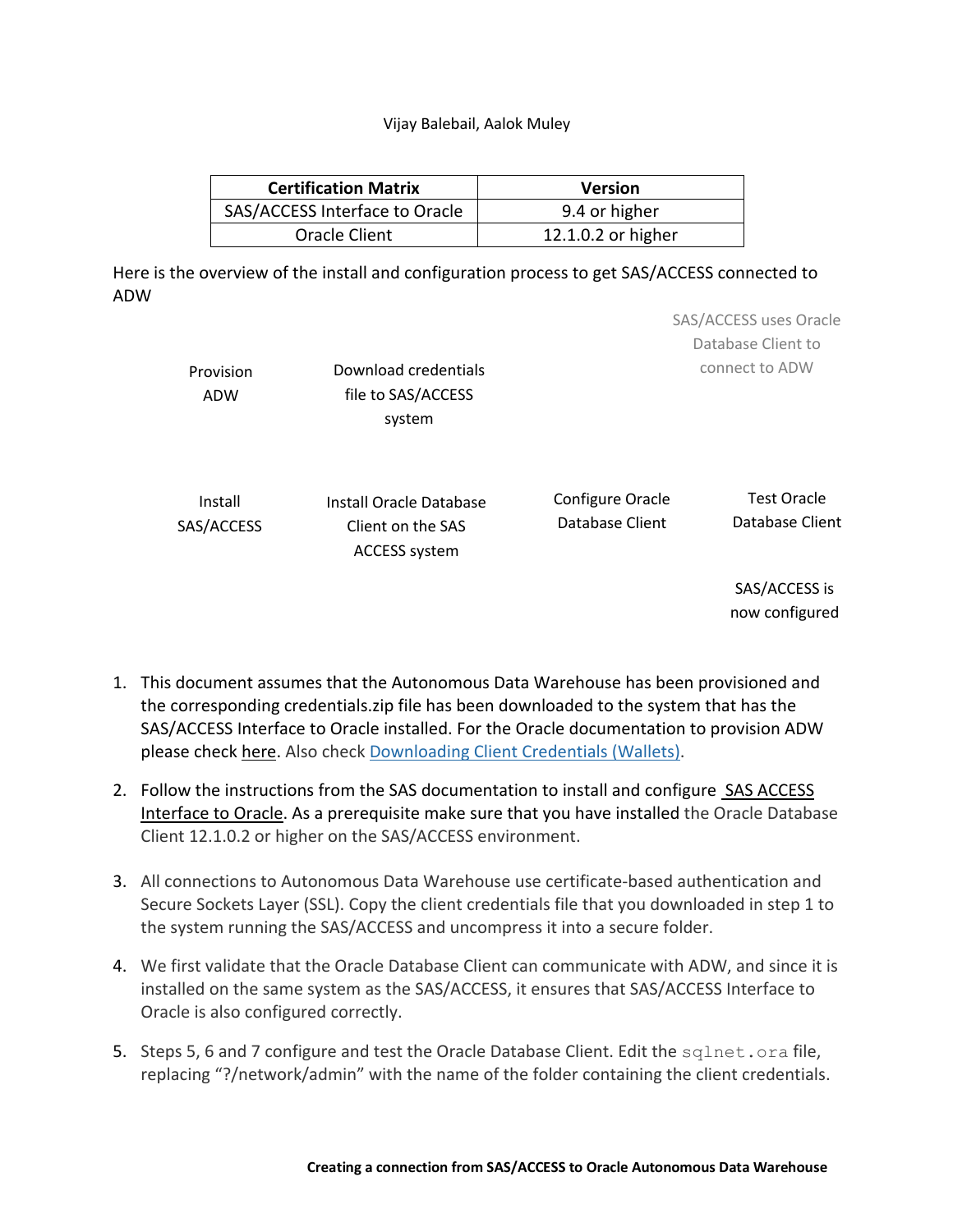For example:

```
WALLET LOCATION = (SOURCE = (METHOD = file) (METHOD DATA =
(DIRECTORY="/home/adwc_credentials"))) 
SSL_SERVER_DN_MATCH=yes
```
- 6. Create the TNS\_ADMIN environment variable and set it to the location of the secure folder containing the credentials file you saved in Step 3. The tnsnames. ora file provided with the credentials zip file contains three database service names identifiable as high, medium and  $\text{low}$ . The predefined service names provide different levels of performance and concurrency for Autonomous Data Warehouse.
- 7. Test the Oracle Client with Oracle SQL\*Plus

```
 
sqlplus password/\"Password\"@ConnectString or 
sqlplus /nolog
sql> set define off
sql> connect username/password@connectString
```
 8. Now that you have successfully configured the Oracle Client it is time to test SAS/ACCESS connectivity to ADW. Once the connection is established at the oracle client layer, there is no change in configuration required from the SAS/ACCESS layer. Test out the connectivity using a tool like SAS Studio and run the following script to connect to ADW.

```
libname oralib oracle user=admin pw = " < password from step 1>"
path=<service name from tnsnames.ora>;
```